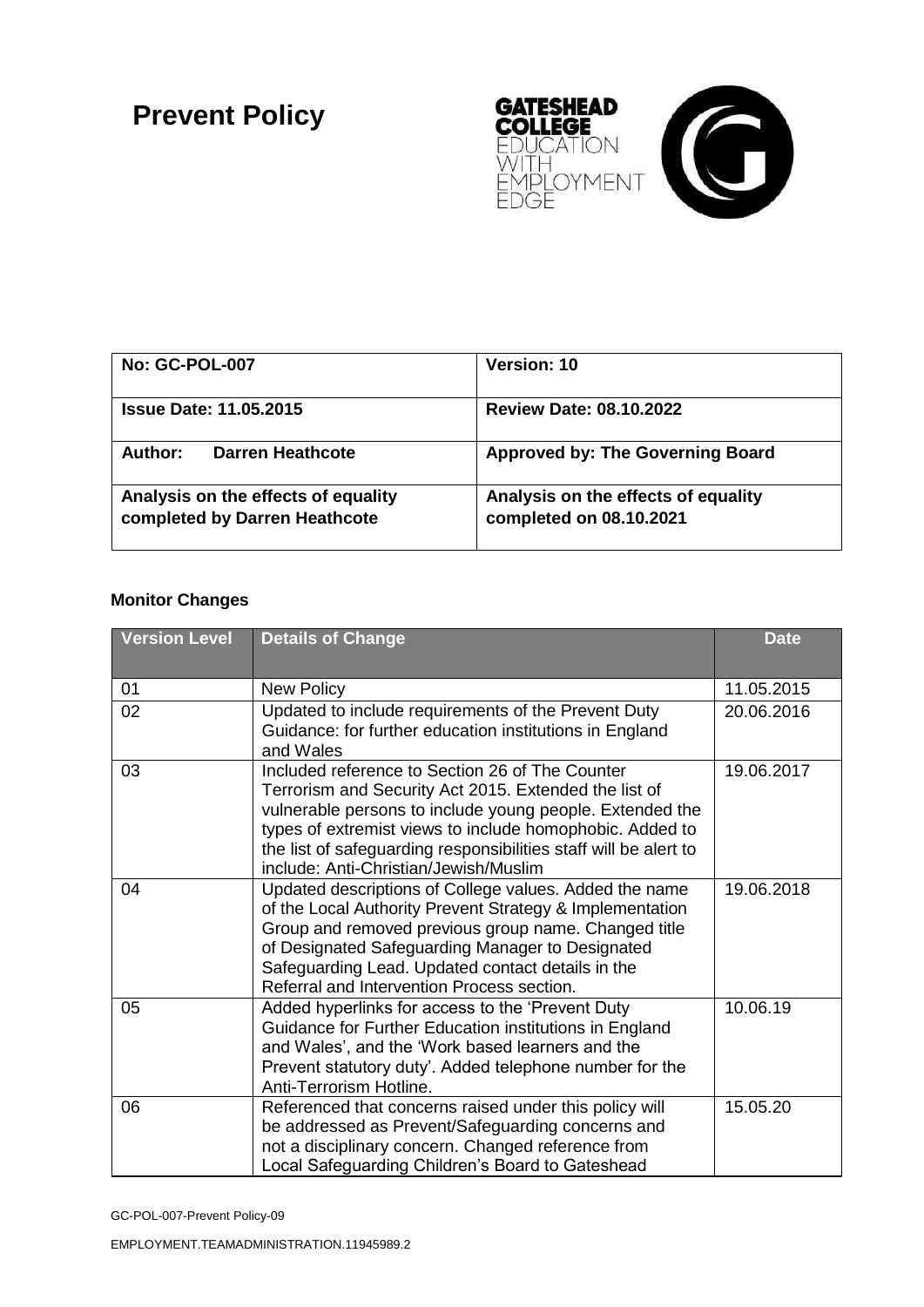|                                               | Safeguarding Children Partnership. Updated links to<br>Prevent Duty Guidance for England and Wales, Prevent<br>guidance for FE, and WBL. Highlighted working with<br>learners to understand the local context. Added a<br>reference to guest speakers being accompanied by<br>College staff during visits to college and when they are<br>engaging with learners. Added a reference to County<br>Lines as a danger young people face. Removed outdated<br>Northumbria Police Prevent Team email address. |          |  |
|-----------------------------------------------|----------------------------------------------------------------------------------------------------------------------------------------------------------------------------------------------------------------------------------------------------------------------------------------------------------------------------------------------------------------------------------------------------------------------------------------------------------------------------------------------------------|----------|--|
| 07                                            | Reviewed by college solicitors and updated to incorporate<br>heightened risks due to COVID 19 and to reflect current<br>legislation and guidance.                                                                                                                                                                                                                                                                                                                                                        | 21.09.21 |  |
| Key search words for this document            |                                                                                                                                                                                                                                                                                                                                                                                                                                                                                                          |          |  |
| Prevent, radicalisation, extremism, terrorism |                                                                                                                                                                                                                                                                                                                                                                                                                                                                                                          |          |  |
|                                               |                                                                                                                                                                                                                                                                                                                                                                                                                                                                                                          |          |  |

This front page is for monitoring and dissemination purposes only. It does not form part of this Policy document.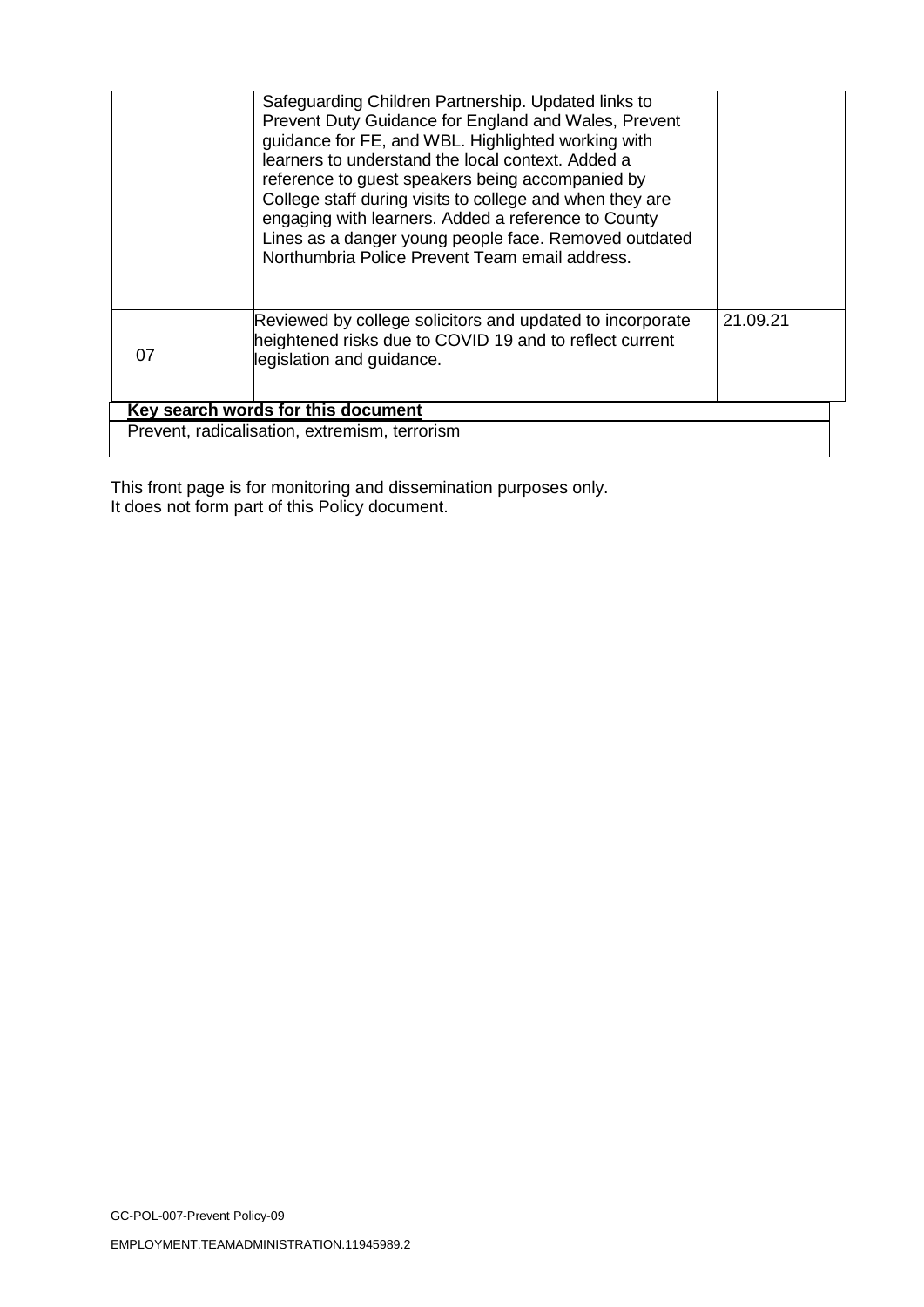

# **Prevent Policy**

Approved by The Board of Governors on: 13/10/2021

| <b>Contents</b> |                                                                           | Page No |   |
|-----------------|---------------------------------------------------------------------------|---------|---|
| $\mathbf{1}$ .  |                                                                           |         |   |
| 2.              |                                                                           |         |   |
| 3.              |                                                                           |         |   |
| 4.              | Heightened risk due to COVID 19                                           |         | 2 |
| 5.              | <b>Equality and Diversity</b>                                             |         | 3 |
| 6.              |                                                                           |         | 4 |
| 7.              |                                                                           |         | 4 |
| 8.              |                                                                           |         | 5 |
| 9.              |                                                                           |         | 6 |
| 10 <sub>1</sub> |                                                                           |         | 6 |
| 11.             |                                                                           |         | 6 |
| 12.             |                                                                           |         | 6 |
| 13.             | Understanding and recognising risks and vulnerabilities of radicalisation |         | 6 |
| 14.             |                                                                           |         | 9 |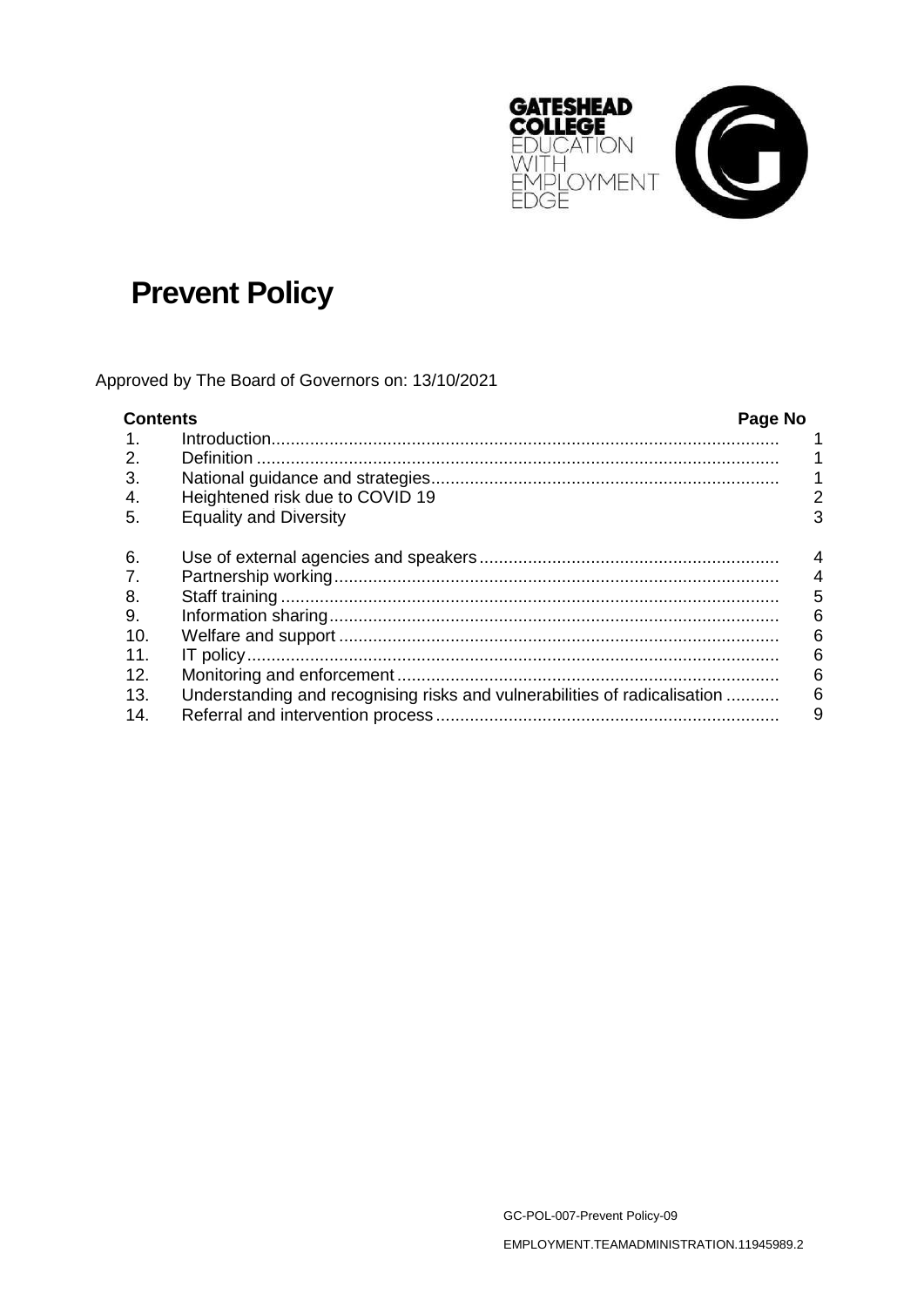#### **1. Introduction**

The current threat from Terrorism and Extremism in the United Kingdom is real and severe and can involve the exploitation of vulnerable people, including children and young people to involve them in extremist activity.

Since 2011, when the Government published the *Prevent* Strategy, there has been an awareness of the specific need to safeguard children, young people and families from violent extremism. This has been illustrated by a number of high-profile cases across the UK where extremist groups have attempted to radicalise vulnerable children and young people to hold extreme views including views justifying political, religious, homophobic, sexist or racist violence, or to steer them into a rigid and narrow ideology that is intolerant of diversity and leaves them vulnerable to future radicalisation.

Gateshead College values freedom of speech and the expression of beliefs/ideology as fundamental rights underpinning our society's values. Both students and staff have the right to speak freely and voice their opinions. However, freedom comes with responsibility and free speech that is designed to manipulate the vulnerable or that leads to violence and harm of others goes against the moral principles in which freedom of speech is valued. Free speech is not an unqualified privilege; it is subject to laws and policies governing equality, human rights, community safety and community cohesion. Gateshead College recognise that safeguarding against radicalisation and extremism is no different from safeguarding against any other vulnerability.

This guidance policy is designed to provide a clear framework for staff with which to respond to safeguarding concerns for those students who may be vulnerable to the messages of extremism. The college has an internal safeguarding referral process whereby staff can flag up any concerns they have around radicalisation and/or extremism. Any member of staff at Gateshead College who have any concerns regarding the issues identified within this guidance policy should report those concerns immediately and no later than the end of the working day to the Designated Safeguarding Lead Officer, a Deputy Safeguarding Lead or a member of the Executive Team. This concern will be logged and a timeline started. Where appropriate the Police and Social Services will be contacted. It is important to recognise that any concerns regarding a learner being at risk of radicalisation and/or extremism will be managed as a Prevent/Safeguarding matter rather than a disciplinary concern.

## **2. Definition**

Radicalisation is defined as the process by which people come to support terrorism and extremist views and, in some cases, to then support or even participate in terrorist groups or acts.

Extremism is defined as vocal or active opposition to fundamental British values, including democracy, the rule of law, individual liberty and mutual respect and tolerance of different faiths and beliefs. We also include in our definition of extremism calls for the death of members of our armed forces, whether in this country or overseas. *HM Prevent Duty Guidance.*

#### **3. National Guidance and Strategies**

Gateshead College has a statutory duty under Section 26 (1) of the Counter-Terrorism and Security Act 2015 to have "due regard to the need to prevent people from being drawn into terrorism". The purpose of this policy is to clearly set out how the College can effectively meet this duty. The *Prevent* Strategy is part of the Government's overall counter-terrorism strategy, known as CONTEST.

The strategy is made up of the four elements:

• **Protect** – strengthening our borders, infrastructure, buildings and public spaces from an attack;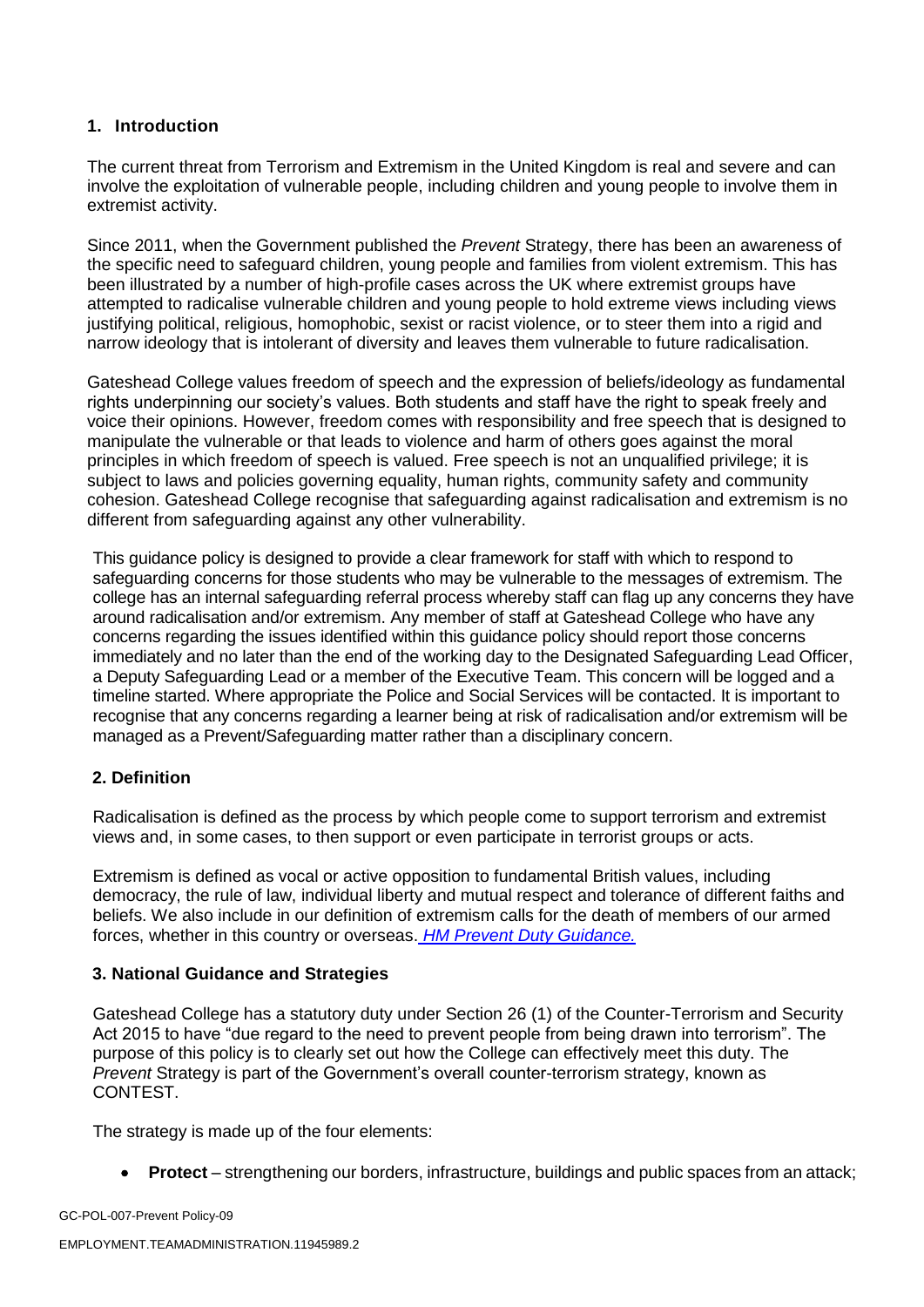- **Prepare** where an attack cannot be stopped, to reduce its impact by ensuring we can respond effectively;
- **Pursue**  to disrupt or stop terrorist attacks; and
- **Prevent**  which aims to stop people becoming terrorists or supporting terrorism.

Early intervention is at the heart of "*Prevent*" in diverting people away from being drawn into terrorist activity. "Prevent" happens before any criminal activity takes place. It is about recognising, supporting and protecting people who might be susceptible to radicalisation. The *Prevent* Strategy objectives are:

- **Ideology**  respond to the ideological challenge of terrorism and the threat we face from those who promote it;
- **Individuals**  prevent people from being drawn into terrorism and ensure that they are given appropriate advice and support; and
- **Institutions**  work with sectors and institutions where there are risks of radicalisation which we need to address.

CHANNEL is a key element of the "*Prevent*" strategy and is a multi-agency approach to protect people at risk from radicalisation. Channel uses existing collaboration between local authorities, statutory partners (such as the education and health sectors, social services, children's and youth services and offender management services), the police and the local community to:

- identify individuals at risk of being drawn into terrorism;
- assess the nature and extent of that risk; and
- develop the most appropriate support plan for the individuals concerned.

Channel is about safeguarding children and adults from being drawn into committing terrorist-related activity. It is about early intervention to protect and divert people away from the risk they face before illegality occurs.

## **4. Heightened risks due to COVID 19**

Gateshead College recognise the heightened risks that become apparent due to the outbreak of COVID and the increased reliance of home working and home study. Guidance is issued via the educate against hate website: https://educateagainsthate.com/resources/covid-19-prevent-guidancefor-schools-and-further-education-providers/ and is grouped into:

• 'Disinformation' – 'Fake or misleading stories created and shared deliberately, often by a writer who might have a financial or political motive'.

• 'Misinformation' – This also means fake or misleading stories, but in this case the stories may not have been deliberately created or shared with the intention to mislead.

• 'Conspiracy theories' – Conspiracy theories offer a simplifying model for all that cannot be explained or easily understood. They typically involve an 'alternative' explanation for an event or situation to those provided by governments and official international bodies, sometimes suggesting a group, individual or organisation is responsible or hiding information from the public.

The pandemic highlighted how this material exchange may be transferred during lockdowns/isolation.

- Exposed to misleading and hateful content: Young people may have been exposed to fake stories or conspiracy theories about COVID-19, which attribute blame on minority groups.
- Engaged with extremist individuals: Young people may have become exposed to or engaged with extremist organisations or individuals, especially online.
- GC-POL-007-Prevent Policy-09 • Increased vulnerability to radicalisation: COVID-19 may have increased vulnerability to radicalisation as children and young people may feel isolated, anxious, frustrated, and angry.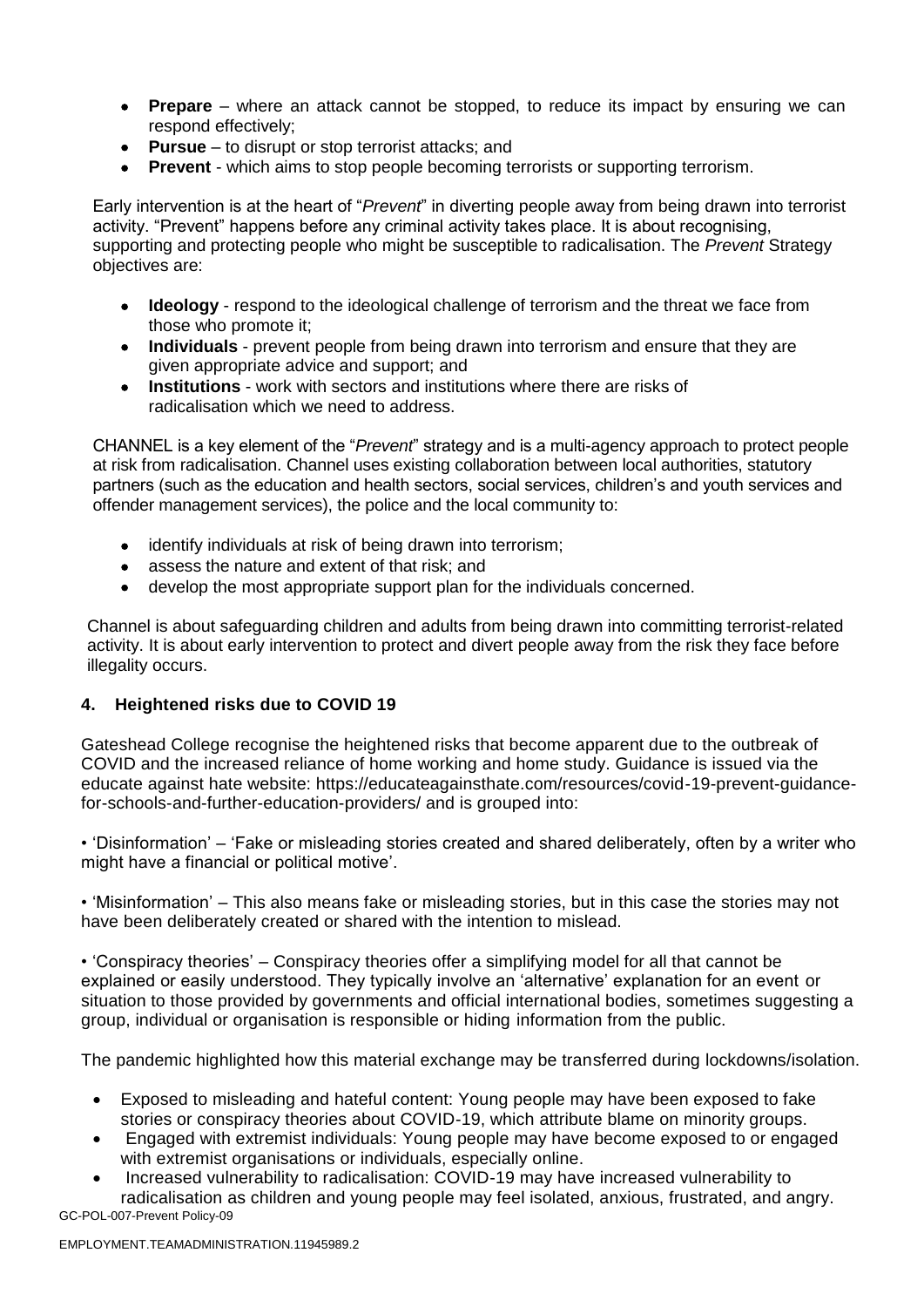This could increase the resonance of intolerant messaging and appeal of extremist groups or individuals offering explanations for the crisis.

## **5. Equality and Diversity**

All developments are intended to ensure that no-one is treated in any way less favourably on the grounds of race, colour, national or ethnic or social origin, race, disability, gender, sexual orientation, gender reassignment, marriage & civil partnership, pregnancy & maternity, age, religion/ belief or political/ other personal beliefs.

There is no place for extremist views of any kind at Gateshead College, whether from internal sources – students, apprentices, staff or governors, or external sources - community, external agencies or individuals. It is imperative that our learners see our college as a safe place where they can discuss and explore controversial issues safely and in an unbiased way and where our staff encourage and facilitate this. As a college we recognise that extremism and exposure to extremist materials and influences can lead to poor outcomes for our students. We also recognise that if we fail to challenge extremist views we are failing to protect our learners.

Extremists of all persuasions aim to develop destructive relationships between different communities by promoting division, fear and mistrust of others based on ignorance or prejudice. Education is a powerful weapon against this; equipping people with the knowledge, skills and critical thinking, to challenge and debate in an informed way. Therefore, at Gateshead College we will provide broad and balanced study programmes, delivered by skilled professionals, so that our learners are enriched, understand and become tolerant of difference and diversity and also to ensure that they thrive, feel valued and not marginalised.

We are aware that young people can be exposed to extremist influences or prejudiced views from an early age which emanate from a variety of sources and media, including via the internet, and at times learners may themselves reflect or display views that may be discriminatory, prejudiced or extremist, including using derogatory language. Any prejudice, discrimination or extremist views, including derogatory language, displayed by learners, staff, visitors or partners will always be challenged and where appropriate dealt with using the relevant disciplinary procedure.

As part of wider safeguarding responsibilities college staff will be alert to:

- Disclosures by learners of their exposure to the extremist actions, views or materials of others outside of college, such as in their homes or community groups, especially where learners have not actively sought these out.
- Graffiti symbols, writing or art work promoting extremist messages or images
- Learners accessing extremist material online, including through social networking sites. The college uses web filtering software as a means of restricting access to harmful content for those staff and learners who access web content via the college network
- Parental reports of changes in behaviour, friendships or actions and requests for assistance
- Local schools/colleges, Local Authority services, and Police reports of issues affecting pupils/learners in other education settings
- Learners voicing opinions drawn from extremist ideologies and narratives
- Use of extremist or 'hate' terms to exclude, or incite violence against specific groups
- Intolerance of difference, including, but not exclusive to, groups with 'protected characteristics (age, gender and gender identity, race, disability, sexual orientation, religion and belief)
- Attempts to impose extremist views or practices on others
- Anti-Western, Anti-British or Anti-Christian/Jewish/Muslim views

GC-POL-007-Prevent Policy-09 At Gateshead College, we will ensure that all of our teaching approaches help our learners build resilience to extremism and give a positive sense of identity through the development of critical thinking skills. We will ensure that all of our staff are equipped to recognise extremism and are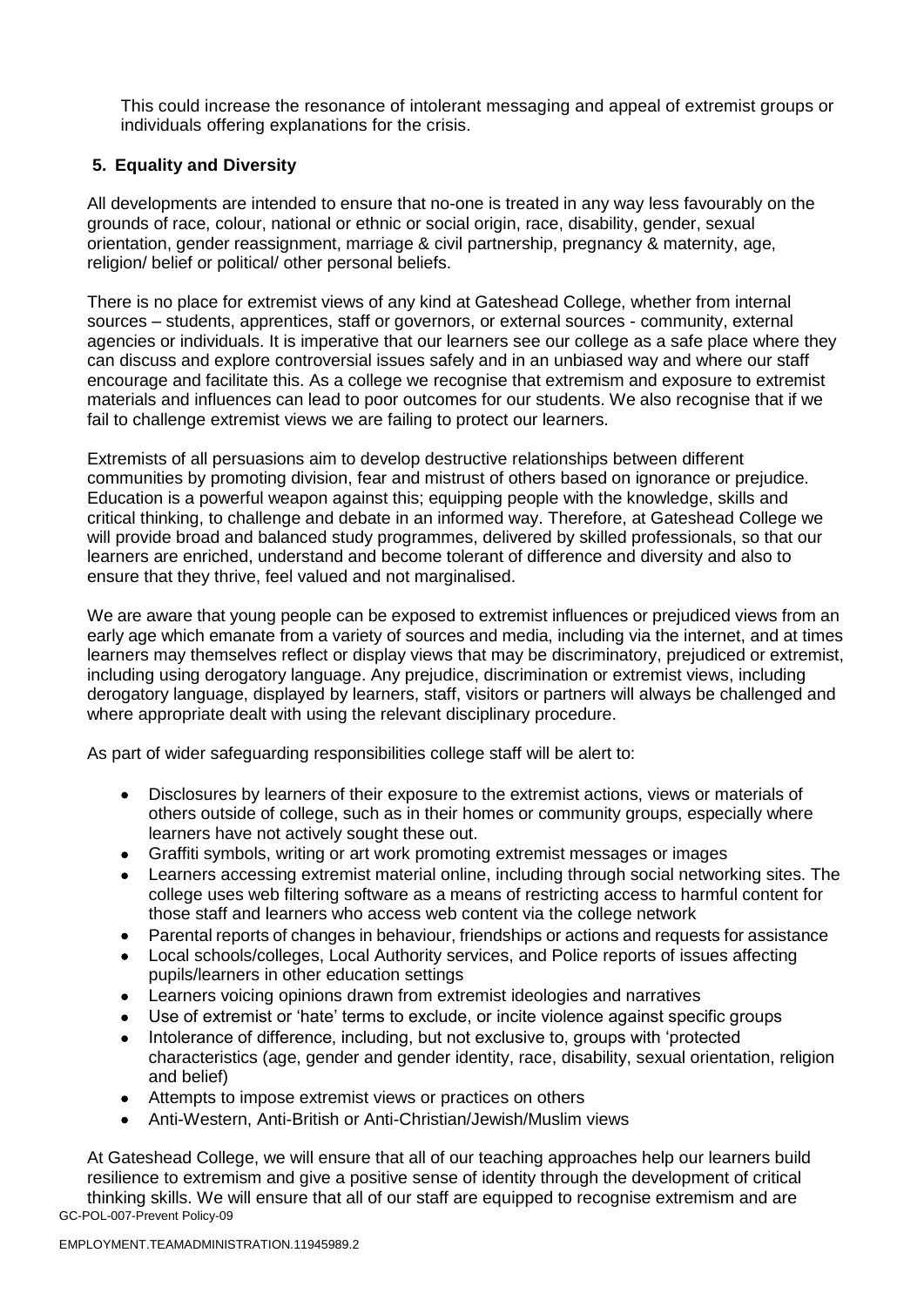skilled and confident enough to challenge it. We will be flexible enough to adapt our teaching approaches, as appropriate, so as to address specific incidents and occurrences to ensure delivery remains relevant to the current issues of extremism and radicalisation.

This approach will be embedded within the ethos of our college so that learners know and understand what safe and acceptable behaviour is in the context of extremism and radicalisation.

We will also work with our learners and local partners in our efforts to ensure our college understands and embraces our local context and values in challenging extremist views and to assist in the broadening of our learner's experiences and horizons. We will help support learners who may be vulnerable to such influences as part of our wider safeguarding responsibilities and where we believe a learner is being directly affected by extremist materials or influences or is demonstrating signs of becoming radicalised we will ensure that the student is offered support. Additionally, in appropriate instances our college will seek external support from Northumbria Police and/or local partnership structures working to prevent extremism. We will promote the values of democracy, the rule of law, individual liberty, mutual respect and tolerance for those with different faiths and beliefs. We will encourage students to respect one another and to respect and tolerate difference.

## **6. Use of External Agencies and Speakers**

At Gateshead College we encourage the use of external agencies or speakers to enrich the experiences of our students; however, we will positively vet those external agencies, individuals or speakers who we engage to provide such learning opportunities or experiences for our students. Such vetting is to ensure that we do not unwittingly use agencies that are inconsistent with, or are in complete opposition to, the college's values. Our college will assess the suitability and effectiveness of input from external agencies or individuals to ensure that:

- Any messages communicated to students support fundamental British Values
- Any messages communicated to students are consistent with the values of the college and do not marginalise any communities, groups or individuals
- Any messages communicated to students do not seek to glorify criminal activity or violent extremism or seek to radicalise students through extreme or narrow views of faith, religion or culture or other ideologies
- Activities are properly embedded in the curriculum and clearly mapped to schemes of work to avoid contradictory messages or duplication
- Activities are matched to the needs of students

We recognise, however, that the values of our college encourage students to explore and understand opposing views and ideologies, and to be able to actively engage with them in informed debate, and the role of external agencies or speakers in facilitating and supporting this. By delivering broad and balanced study programmes, augmented by the use of external sources where appropriate, we will strive to ensure our students recognise risk and build resilience to manage any such risk themselves where appropriate and also to help students develop the critical thinking skills needed to engage in informed debate. Guest speakers will be accompanied by College staff during discussions with learners.

## **7. Partnership working**

Prevent work depends on effective partnership. To demonstrate effective compliance with the duty, specified authorities must demonstrate evidence of productive co-operation, in particular with local Prevent co-ordinators, the police and local authorities, and co-ordination through existing multi-agency forums, for example Community Safety Partnerships.

All children and young people's partnerships should have an agreed process in place for safeguarding vulnerable individuals including children's, transition and adult's services. Gateshead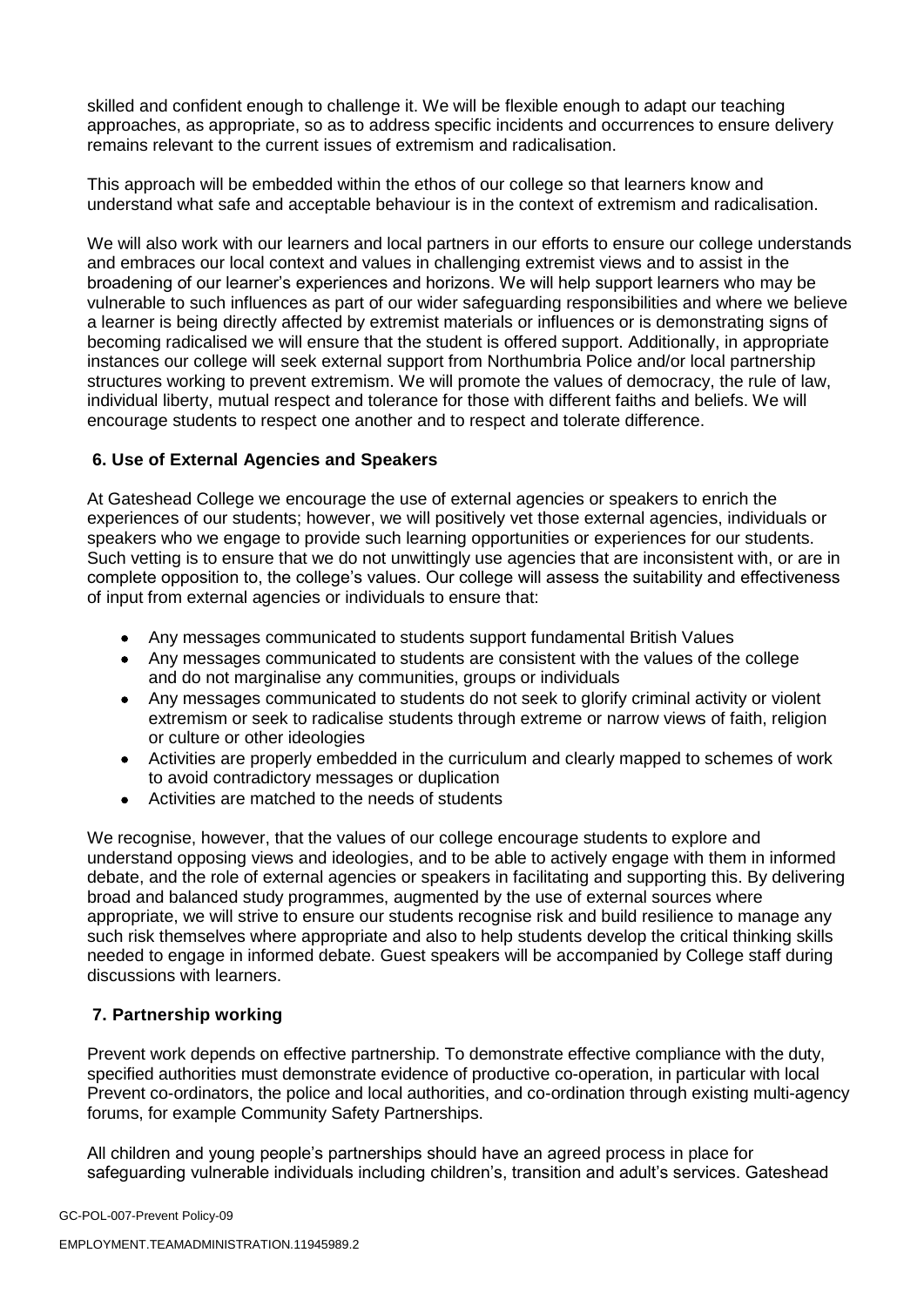Children Safeguarding Partnership and local authorities should ensure they are informed of the particular risks in their area.

Within Gateshead, the Referral and Assessment Team will assess referrals and the Community Safety Team has responsibility for co-ordinating a response to a prevent referral. The Community Safety Team will work alongside other representatives from local authority staff, police and other local partners including the college. Internally, the college has an established a Prevent group to action the requirements of the Prevent duty guidance. The "Channel" process is established in Gateshead, which consists of a referral process and processes for responding to identified risk and need, and in and providing appropriate support. For more detail see "Channel: Protecting Vulnerable People from being drawn into terrorism;

Statutory guidance for Channel panel members and partners of local panels

#### https://assets.publishing.service.gov.uk/government/uploads/system/uploads/attachment\_data/file/96 4567/6.6271\_HO\_HMG\_Channel\_Duty\_Guidance\_v14\_Web.pdf

Channel referrals should therefore be prioritised by the local authority and other statutory partners in all of their work to safeguard vulnerable individuals. Channel should be considered alongside other early intervention measures such as work undertaken to support and divert young people from antisocial behaviour, gangs or drugs including County Lines activity.

Awareness of *Prevent* and an understanding of the risks it is intended to address are both vital. College staff can help to identify, and where appropriate make referrals to the relevant agencies, students whose behaviour suggests that they are being drawn into terrorism or extremism. College staff can help to protect children from extremist and violent views in the same ways that they help to safeguard children and young people from drugs and County Lines activity, gang violence or alcohol. Work on Prevent needs to be seen in this context. The purpose must be to protect children and young people from harm and to ensure that they are taught in a way that is consistent with the law and British values.

Detailed information describing the responsibilities of Further Education institutions are described in the Prevent Duty Guidance: for Further education institutions in England and Wales, issued in July 2015 and updated April 2021: [https://www.gov.uk/government/publications/prevent-duty](https://www.gov.uk/government/publications/prevent-duty-guidance/prevent-duty-guidance-for-further-education-institutions-in-england-and-wales)[guidance/prevent-duty-guidance-for-further-education-institutions-in-england-and-wales](https://www.gov.uk/government/publications/prevent-duty-guidance/prevent-duty-guidance-for-further-education-institutions-in-england-and-wales)

An additional advice document 'Work based learners and the Prevent statutory duty – Guidance for providers' was published in October 2018 and updated May 2021. This guidance focusses on arrangements whereby providers undertake responsibility for learners in a work-based learning environment but much of the good practice and recommendations identified are transferable to other learner placements and off site learning: [https://www.gov.uk/government/publications/work-based](https://www.gov.uk/government/publications/work-based-learners-and-the-prevent-statutory-duty)[learners-and-the-prevent-statutory-duty](https://www.gov.uk/government/publications/work-based-learners-and-the-prevent-statutory-duty)

## **8. Staff Training**

The college is required to demonstrate that it has undertaken appropriate training and development for the principal, governing body, leaders and staff. This will enable teachers and others supporting delivery of the curriculum to use opportunities in learning to educate and challenge. It will also allow our leaders and teachers to exemplify British values in their management, teaching and through general behaviours, including through opportunities in the curriculum. The college will encourage students to respect other people with particular regard to the protected characteristics set out in The Equality Act 2010.

It is expected that all members of staff will have an understanding of the factors that make people vulnerable to being drawn into terrorism and to challenge extremist ideas which are used by terrorist groups and can purport to legitimise terrorist activity. The British Government define extremism as "vocal or active opposition to fundamental British values, including democracy, the rule of law,

GC-POL-007-Prevent Policy-09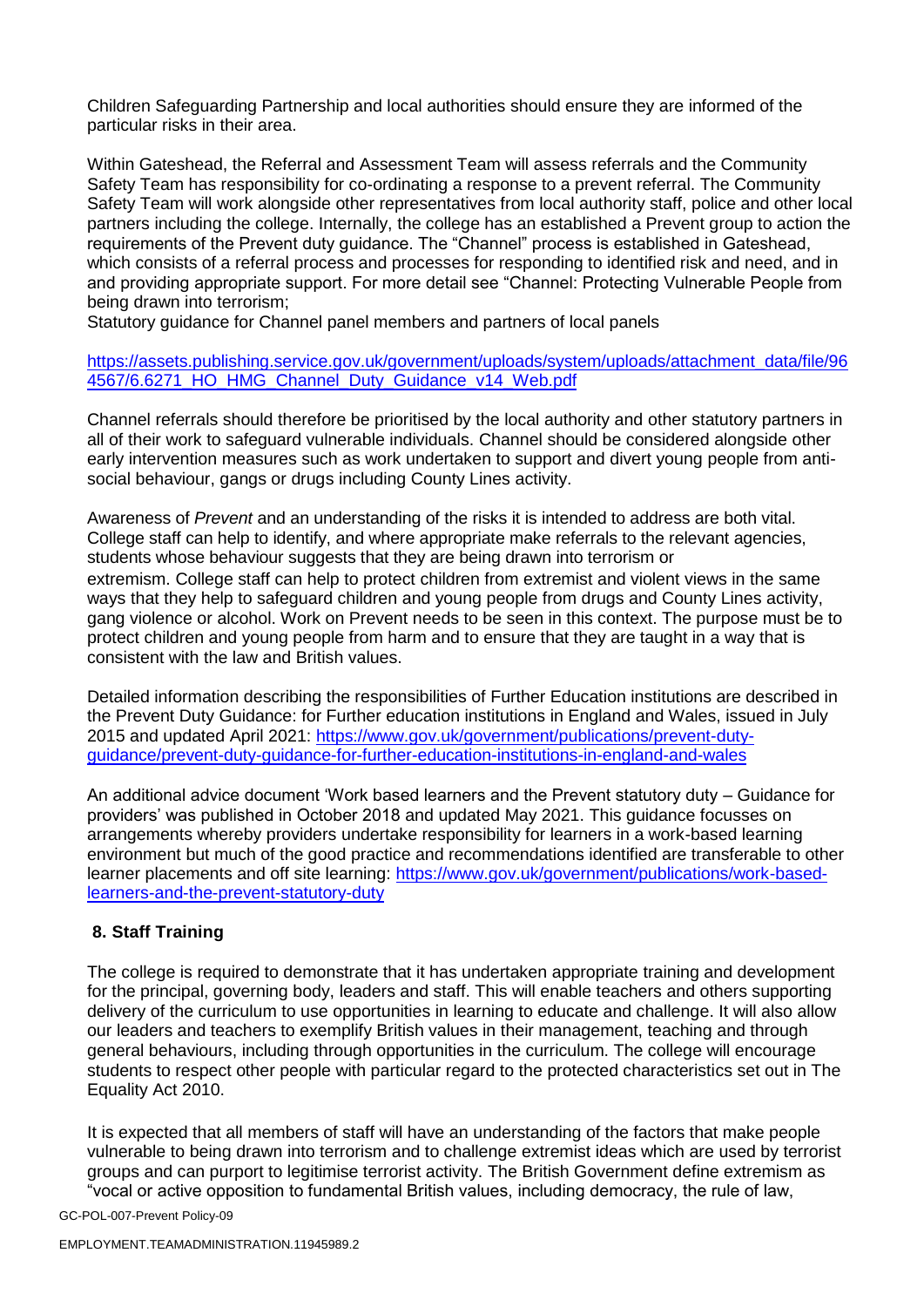individual liberty and mutual respect and tolerance for those with different faiths and beliefs. We also include in our definition of extremism calls for the death of members of our armed forces, whether in this country or overseas."

Staff will have sufficient training to be able to recognise this vulnerability and be aware of what action to take in response. This will include an understanding of when the Designated Safeguarding Lead Officer or a deputy would make a referral to the Channel programme and where to get additional advice and support.

#### **9. Information Sharing**

The college will operate robust procedures both internally and externally for sharing information about vulnerable individuals.

#### **10. Welfare and Support**

The college has a clear role to play in the welfare of our learners. Sufficient pastoral care and support is made available to all learners through centrally managed learner support services. The college has published clear guidelines for the use of the designated quiet room facility and other rooms across the estate which may be adapted for similar purposes. These guidelines outline the structures in place for managing the quiet room and mechanisms for managing any issues arising from the use of the facilities.

## **11. IT policies**

The college operates a policy relating to the use of IT and contain specific reference to the *Prevent*  duty. The college operates a means of restricting access to harmful content, and including as part of the overall strategy to prevent people from being drawn into terrorism. The Designated Lead Safeguarding Manager, deputy, and the IT Services Manager are alerted when a learner or staff member attempt to access websites are restricted or contain inappropriate materials.

#### **12. Monitoring and enforcement**

Ofsted inspects publicly funded further education and skills providers in England under the Common Inspection Framework. This inspection is risk-based and the frequency with which providers are inspected depends on this risk. Safeguarding is inspected as part of leadership and management judgement.

Where Ofsted finds a publicly-funded further education institution inadequate, intervention action would be taken. In the case of further education institutions this would result in the Further Education Commissioner making an immediate assessment. This could lead to governance and leadership change, restructuring or even dissolution under the Secretary of State's reserve powers. Under the Further and Higher Education Act 1992 Act, and following intervention action, it would also be possible for the Secretary of State to issue a direction as the ultimate sanction.

#### **13. Understanding and Recognising Risks and Vulnerabilities of Radicalisation**

#### **Principles**

A child is defined in the Children Acts 1989 and 2004 as anyone who has not yet reached their 18th birthday. Children and young people can be drawn into violence or they can be exposed to the messages of extremist groups by many means. These can include through the influence of family members or friends and/or direct contact with extremist groups and organisations or, increasingly, through the internet. This can put a young person at risk of being drawn into criminal activity and has the potential to cause significant harm. Children and young people are vulnerable to exposure to, or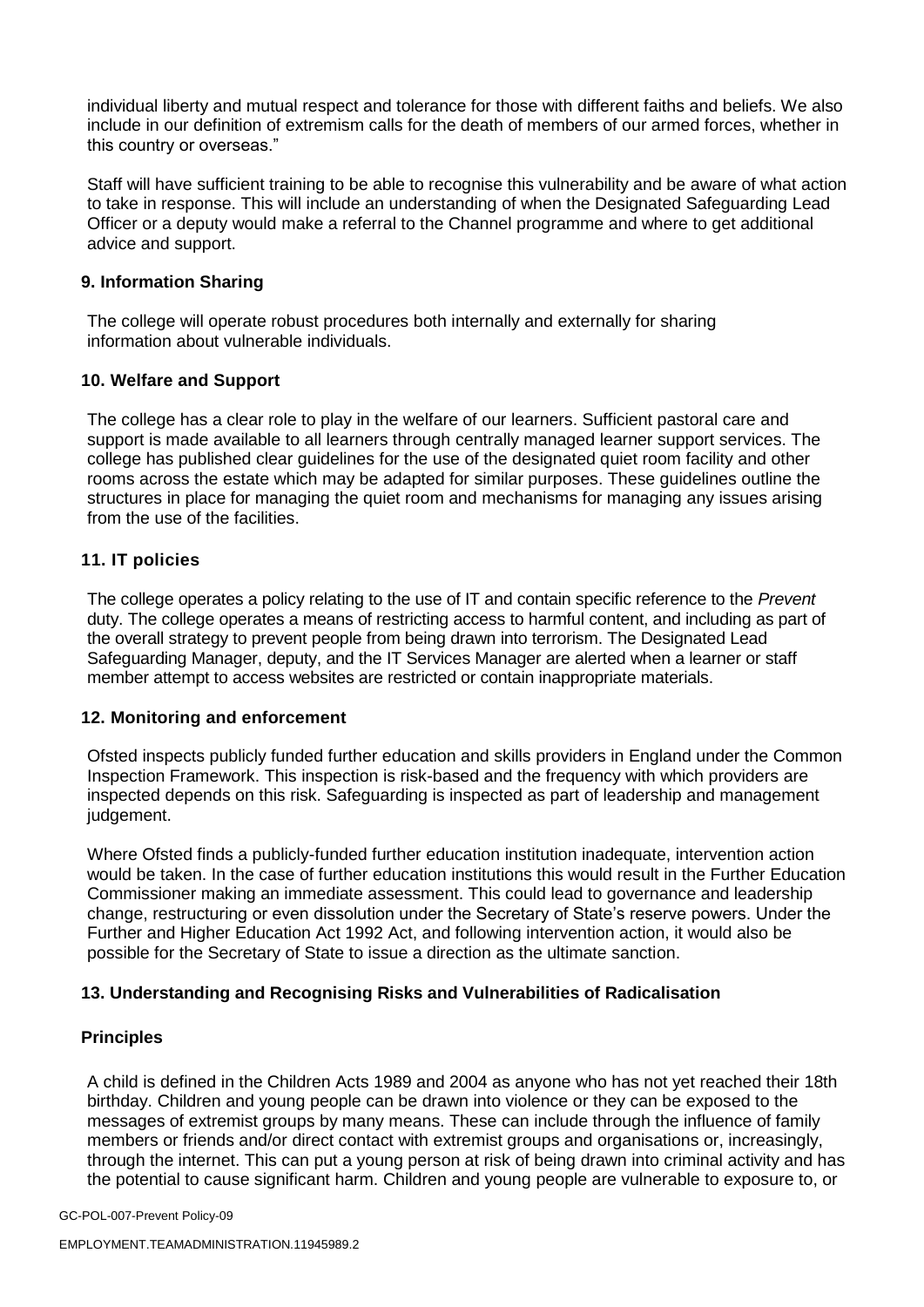involvement with, groups or individuals who advocate violence as a means to a political or ideological end.

Examples of extremist causes that have used violence to achieve their ends include animal rights activism, the far right, environmental terrorism and international terrorist organisations such as Al Qa'ida, and ISIS.

Most individuals, even those who hold radical views, do not become involved in extremism. Numerous factors can contribute to and influence the range of behaviours that are defined as extremism. It is important to consider these factors in order to develop an understanding of the issue. It is also necessary to understand those factors that build resilience and protect individuals from engaging in violent extremist activity.

Safeguarding children and young people from radicalisation is no different from safeguarding them from other forms of harm. Indicators for vulnerability to radicalisation are the same as those we are already familiar with:

- family tensions/breakdown
- sense of isolation/exclusion
- migration/immigration
- distance from cultural heritage
- experience of racism or discrimination
- feeling of failure/low self-esteem
- loss/bereavement
- poverty
- perceived injustice
- substance misuse
- confusion over identity
- criminality
- mental health issues

However, there is no single profile of a terrorist, rather the vulnerability results from the interaction between circumstance, experience and state of mind. Those in the process of being radicalised may become involved with a new group of friends, search for answers to questions about identity, faith and belonging, possess extremist literature or advocate violent actions, change their behaviour and language, seek to recruit others to an extremist ideology.

It is important to note that children and young people experiencing these situations or displaying these behaviours are not necessarily showing signs of being radicalised. There could be many other reasons for the behaviour including those we are already familiar with alcohol or drug abuse, family breakdown, domestic violence, bullying etc. or even something more minor. At the same time, it is essential to maintain 'professional curiosity' and not dismiss concerns purely due to assumed unlikelihood.

**NB -** The following lists are not exhaustive and all or none may be present in individual cases of concern. Nor does it mean that vulnerable people/young people experiencing these factors are automatically at risk of exploitation for the purposes of extremism.

There is no such thing as a 'typical extremist' and those involved in extremism come from a range of backgrounds and experiences. The following indicators have been provided to support staff to understand and identify factors that may suggest a child, young person or their family may be vulnerable or involved with extremism. It is vital that all staff that have contact with vulnerable individuals are able to recognise those vulnerabilities and help to increase safe choices.

#### **Vulnerability**

GC-POL-007-Prevent Policy-09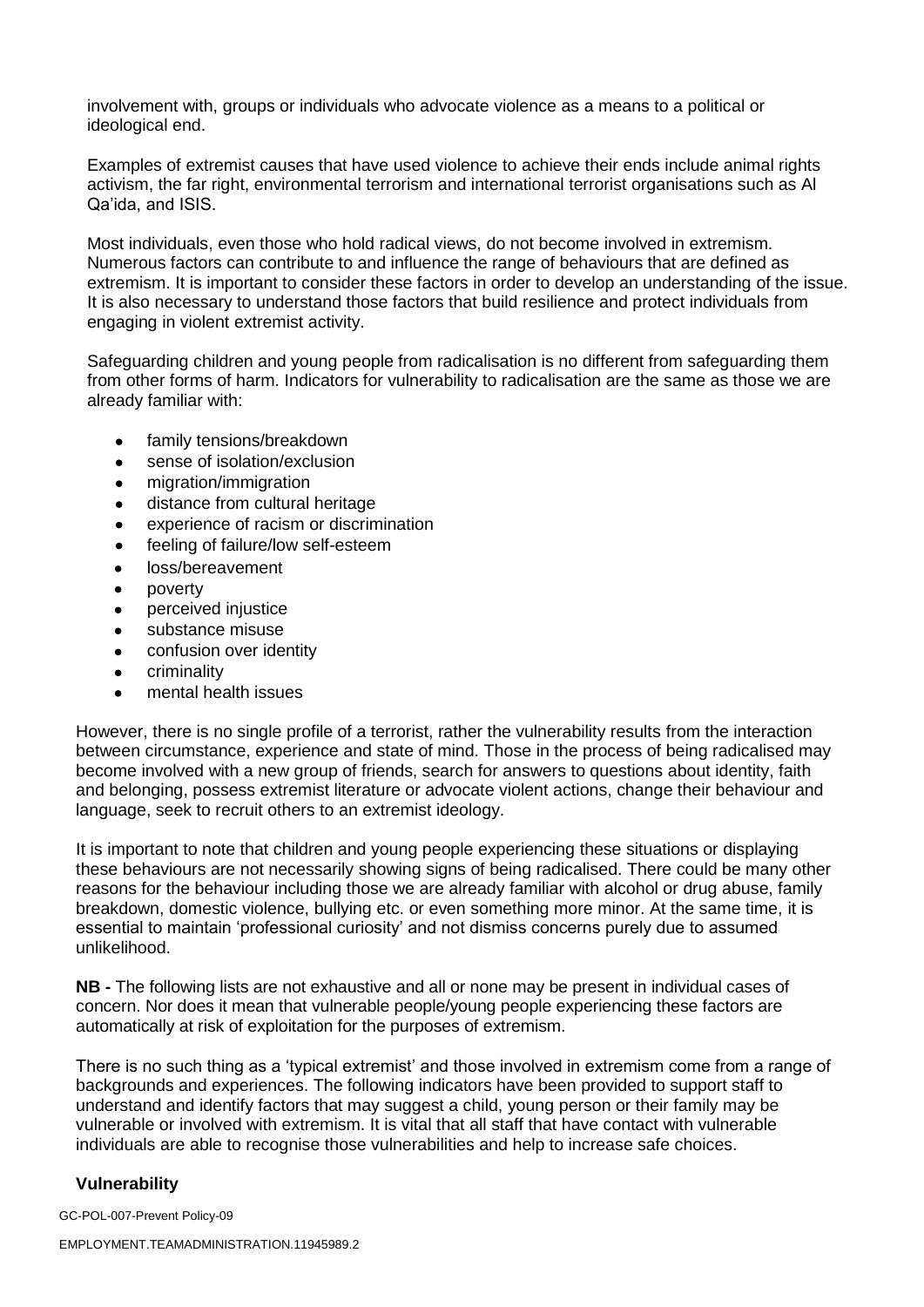- Identity Crisis Distance from cultural/ religious heritage and uncomfortable with their place in the society around them
- Personal Crisis Family tensions; sense of isolation; adolescence; low self-esteem; disassociating from existing friendship group and becoming involved with a new and different group of friends; searching for answers to questions about identity, faith and belonging
- Personal Circumstances Migration; immigration; local community tensions; events affecting country or region of origin; alienation from UK values; having a sense of grievance that is triggered by personal experience of racism or discrimination or aspects of Government policy
- Unmet Aspirations Perceptions of injustice; feeling of failure; rejection of civic life
- Criminality Experiences of imprisonment; poor resettlement/ reintegration, previous involvement with criminal groups

## **Access to extremism / extremist influences**

- Is there reason to believe that the child/young person associates with those known to be involved in extremism - either because they associate directly with known individuals or because they frequent key locations where these individuals are known to operate? (e.g. the child/young person is the partner, spouse, friend or family member of someone believed to be linked with extremist activity)
- Does the child/young person frequent, or is there evidence to suggest that they are accessing the internet for the purpose of extremist activity? (e.g. use of closed network groups, access to or distribution of extremist material, contact associates covertly via Skype/email etc.)
- Is there reason to believe that the child/young person has been or is likely to be involved with extremist/ military training camps/ locations?
- Is the child/young person known to have possessed or is actively seeking to possess and/or distribute extremist literature/other media material likely to incite racial/ religious hatred or acts of violence?
- Does the child/young person sympathise with, or support illegal/illicit groups e.g. propaganda distribution, fundraising and attendance at meetings?
- Does the child/young person support groups with links to extremist activity but not illegal/illicit e.g. propaganda distribution, fundraising and attendance at meetings?

## **Experiences, Behaviours and Influences**

- Has the child/young person encountered peer, social, family or faith group rejection?
- Is there evidence of extremist ideological, political or religious influence on the child/ young person from within or outside UK?
- Have international events in areas of conflict and civil unrest had a personal impact on the child/young person resulting in a noticeable change in behaviour? It is important to recognise that many people may be emotionally affected by the plight of what is happening in areas of conflict (i.e. images of children dying) it is important to differentiate them from those that sympathise with or support extremist activity
- Has there been a significant shift in the child/young person's behaviour or outward appearance that suggests a new social/political or religious influence?
- Has the child/young person come into conflict with family over religious beliefs/ lifestyle/dress choices?
- Does the child/young person vocally support terrorist attacks; either verbally or in their written work?
- Has the child/young person witnessed or been the perpetrator/victim of racial or religious hate crime or sectarianism?

## **Travel**

GC-POL-007-Prevent Policy-09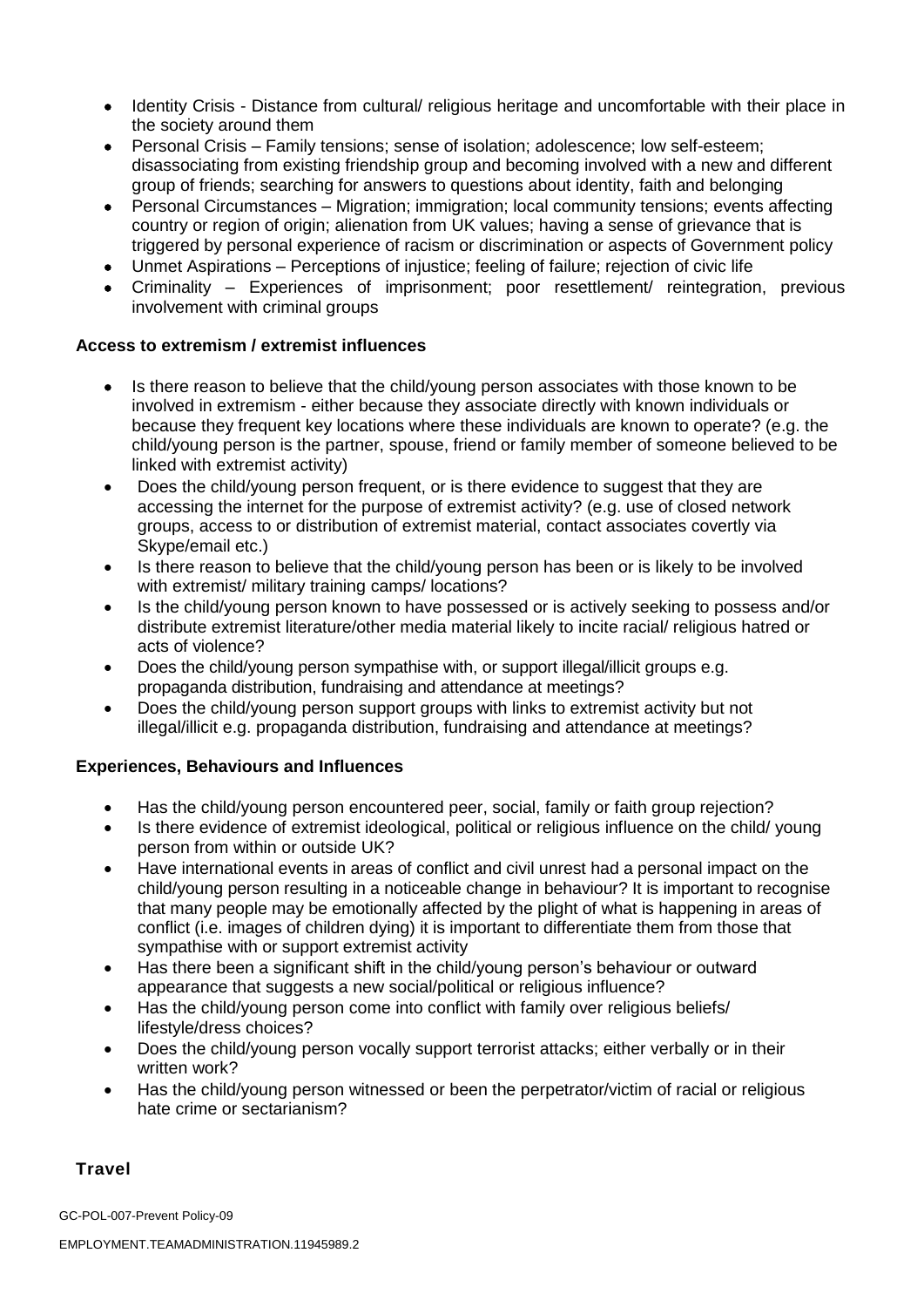- Is there a pattern of regular or extended travel within the UK, with other evidence to suggest this is for purposes of extremist training or activity?
- Has the child/young person travelled for extended periods of time to international locations known to be associated with extremism?
- Has the child/young person employed any methods to disguise their true identity?
- Has the child/young person used documents or cover to support this?

## **Social Factors**

- Does the child/young person have experience of poverty, disadvantage, discrimination or social exclusion?
- Does the child/young person experience a lack of meaningful employment appropriate to their skills?
- Does the child/young person display a lack of affinity or understanding for others, or social isolation from peer groups?
- Does the child/young person demonstrate identity conflict and confusion normally associated with youth development?
- Does the child/young person have any learning difficulties/mental health support needs?
- Does the child/young person demonstrate a simplistic or flawed understanding of religion or politics?
- Does the child/young person have a history of crime, including episodes in prison?
- Is the child/young person a foreign national, refugee or awaiting a decision on their immigration/national status?
- Does the child/young person have insecure, conflicted or absent family relationships?
- Has the child/young person experienced any trauma in their lives, particularly any trauma associated with war or sectarian conflict?
- Is there evidence that a significant adult or other in the child/voung person's life has extremist view or sympathies?

## **More critical risk factors could include:-**

- Being in contact with extremist recruiters
- Articulating support for extremist causes or leaders
- Accessing extremist websites, especially those with a social networking element
- Possessing extremist literature
- Using extremist narratives and a global ideology to explain personal disadvantage
- Justifying the use of violence to solve societal issues
- Joining extremist organisations
- Significant changes to appearance and/or behaviour

#### **14. Referral and intervention process**

Where there is an identified risk/potential risk that a child/young person may be involved/potentially involved in supporting or following extremism, further investigation by the police will be required, prior to other assessments and interventions.

Any member of staff who identifies such concerns, for example as a result of observed behaviour or reports of conversations to suggest the child/young person supports terrorism and/or extremism, must report these concerns to the Designated Safeguarding Lead.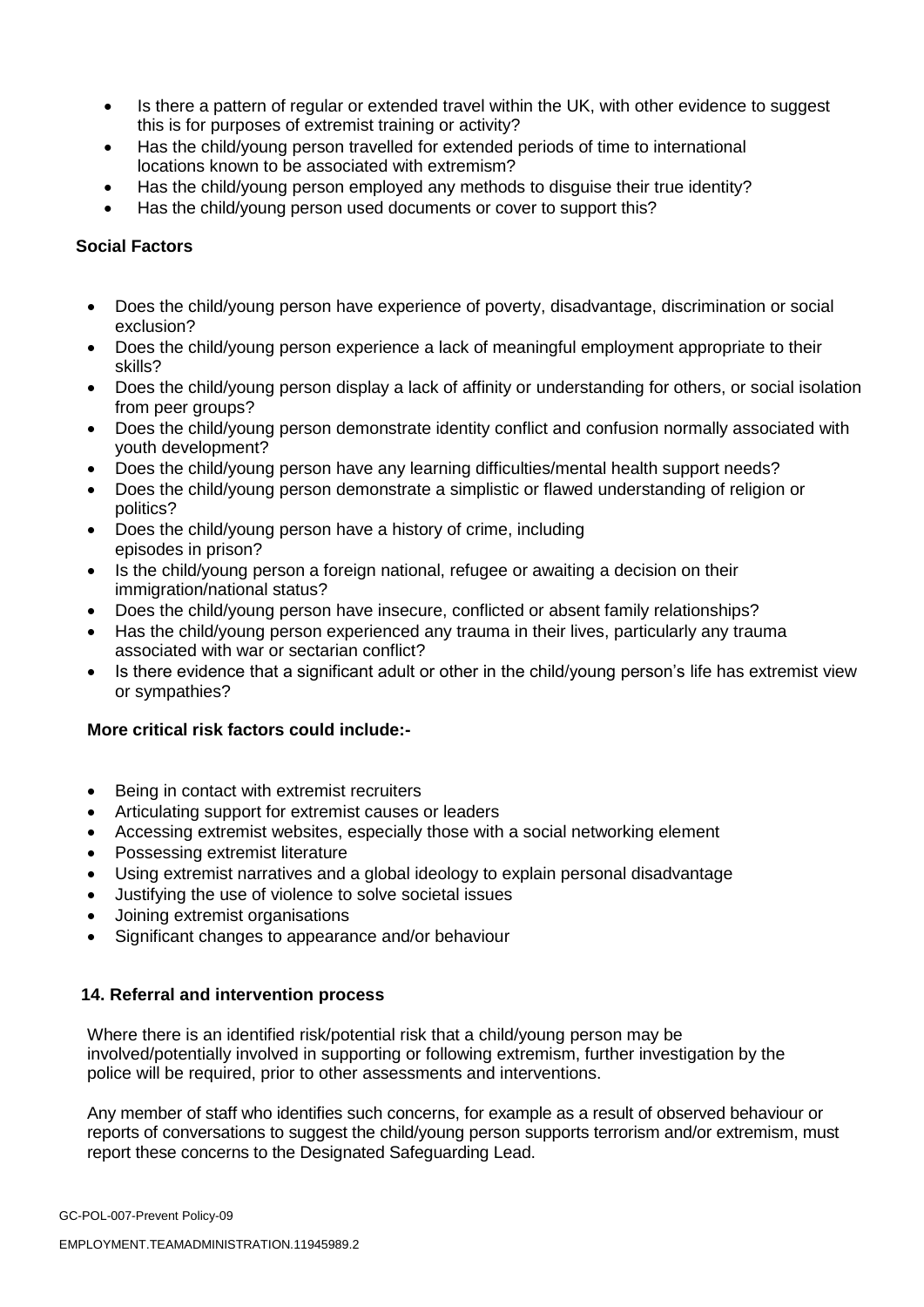The Designated Safeguarding Lead will consider whether a situation may be so serious that an emergency response is required. Professional judgement and common sense will be used to identify whether an emergency situation applies. Examples in relation to extremism are expected to be very rare but would apply when there is information that a violent act is imminent, or where weapons or other materials may be in the possession of a young person, another member of their family or within the community. In this situation, a 999 call should be made.

Where a child/voung person is thought to be in need or at risk of significant harm, and/or where investigations need to be carried out a referral to the Gateshead Council Referral and Assessment Team or equivalent in other local authorities should be made.

However, it should be recognised that concerns of this nature in relation to violent extremism are most likely to require a police investigation (as part of Channel) in the first instance. The Designated Safeguarding Lead will make a referral raising the concern to Northumbria Police Prevent Team by phoning **101** ext. **63854** or call the Anti-Terrorism Hotline on **0800789321.**

The multi-agency assessment will involve the police in the making of decisions about the appropriate response. All cases at this level will be reported to the Gateshead Council Referral and Assessment Team or equivalent in other local authorities.

Some children/young people who are at risk of being drawn into extremist activity may pose a risk to others. There must not be a conflict between the welfare needs of the child/young person and the victim. Agencies have a duty to safeguard both.

Some concerns which are identified may have a security dimension to them. For this reason, it is important that liaison with the police forms an early part of all investigations.

Northumbria Police will carry out an initial assessment and, if appropriate, set up a multi-agency meeting to agree actions for supporting the individual. If it is deemed that no there are no concerns about radicalisation, support will be arranged for the individual through other means such as through children's social care or another organisation.

Any information given to the police at this stage will be investigated in the pre-criminal space. It does not assume that any criminal activity has taken place and the police will be looking to support rather than arrest.

The *Prevent* referral process will use existing collaboration between local authorities, the police, statutory partners (such as social care, health, schools and settings, social services, children's and youth services and offender management services) and the local community to:

- Identify vulnerable individuals at risk of being drawn in to violent extremism;
- Assess the nature and extent of that risk;
- Develop the most appropriate support for the individuals concerned.

Following a referral to Northumbria Police, they will work with the *Prevent* Team in Special Branch and Gateshead Council to determine the most appropriate course of action.

The outcome of the *Prevent* referral will be to support and enable the disengagement of those vulnerable individuals with the radicalisers and the radicalisation process.

All *Prevent* referrals will be processed via Northumbria Police. Referrals can be made directly to Northumbria Police or using existing safeguarding alert procedures.

GC-POL-007-Prevent Policy-09 Following initial investigation it could be that no further action is required, or it may be necessary for the police to pursue action. For all types of response, a clear plan must be developed and